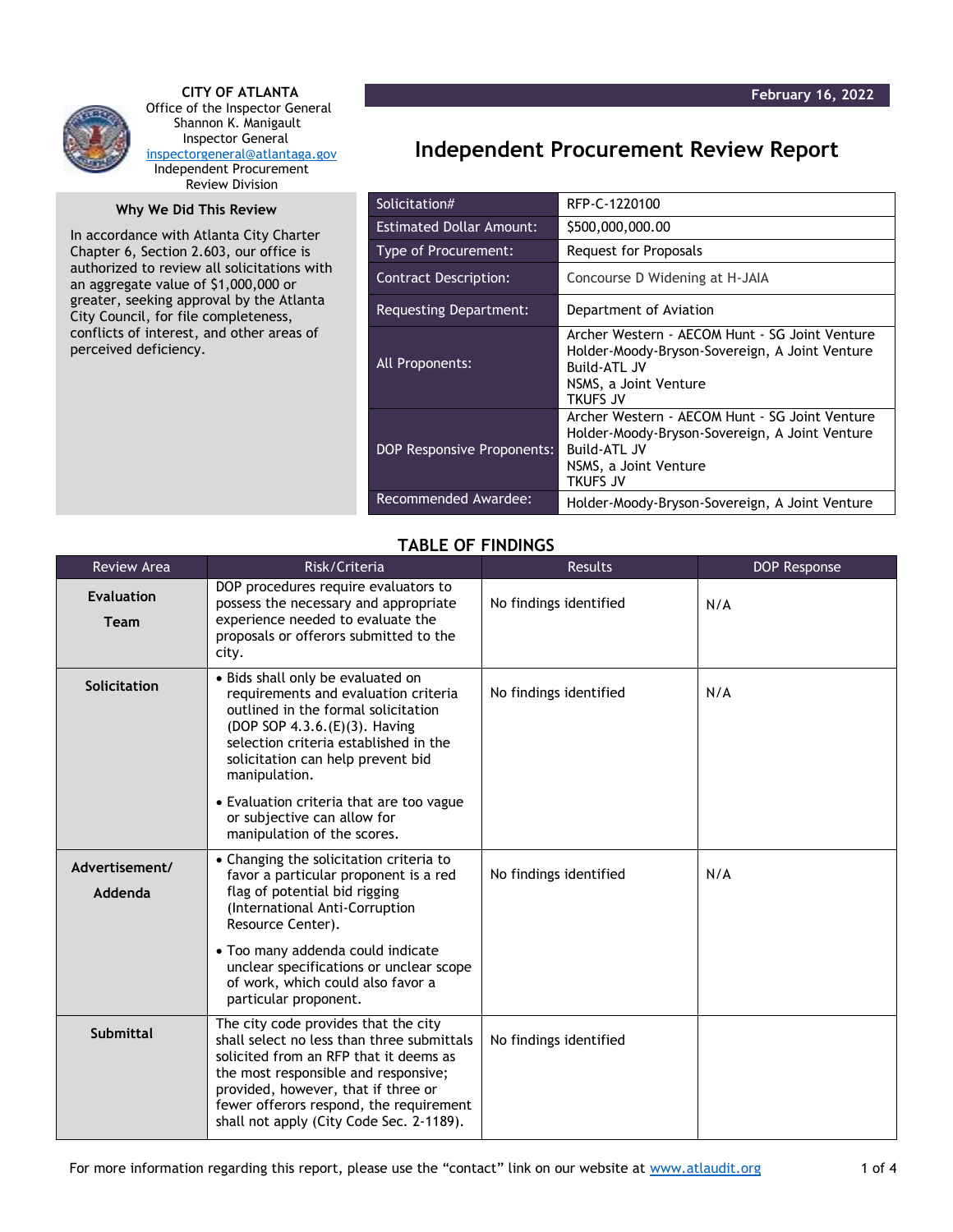| <b>Review Area</b>             | Risk/Criteria                                                                                                                                                                                                                                                                                                                               | Results                                                                                                                                                                                                                                                                                                                                                                                                                                                                                                                                                                                                                                                                                                                                                                                                                                                                                                                                                                        | <b>DOP Response</b>                                                                                                                                                                                                                                                                                                                                                                                                                                                                                                           |
|--------------------------------|---------------------------------------------------------------------------------------------------------------------------------------------------------------------------------------------------------------------------------------------------------------------------------------------------------------------------------------------|--------------------------------------------------------------------------------------------------------------------------------------------------------------------------------------------------------------------------------------------------------------------------------------------------------------------------------------------------------------------------------------------------------------------------------------------------------------------------------------------------------------------------------------------------------------------------------------------------------------------------------------------------------------------------------------------------------------------------------------------------------------------------------------------------------------------------------------------------------------------------------------------------------------------------------------------------------------------------------|-------------------------------------------------------------------------------------------------------------------------------------------------------------------------------------------------------------------------------------------------------------------------------------------------------------------------------------------------------------------------------------------------------------------------------------------------------------------------------------------------------------------------------|
| Responsive<br><b>Review</b>    | • DOP procedures require findings to be<br>recorded on a responsive checklist<br>which identifies specific submittal<br>requirements for the project and<br>identifies a proponent's compliance<br>with those required documents.<br>• Unclear or inconsistent responsiveness<br>determinations could be a red flag of<br>bid manipulation. | DOP received five responses to<br>this request for proposals and<br>deemed all proponents<br>responsive.<br>IPro identified several<br>discrepancies in three of the<br>five proposals:<br>One minority partner of<br>1.<br>the joint venture<br>recommended for award<br>indicated that a Certified<br>Public Accountant audited<br>its financial statements.<br>However, the accounting<br>firm's letter stated that<br>financial statements were<br>not audited or reviewed;<br>nor did the accounting<br>firm provide any proof of<br>licensure. The accounting<br>firm also indicated it was<br>not independent of the<br>minority partner.<br>A proponent failed to<br>2.<br>provide complete financial<br>statements with the<br><b>Contractor Financial</b><br>Disclosure (Form 3) as<br>required by the<br>solicitation.<br>3.<br>A proponent indicated that<br>a Certified Public<br>Accountant firm audited<br>its financial statements;<br>however, the accounting | The Department of<br>Procurement's review for<br>Responsiveness is limited to<br>verification that all required<br>submittals are present in a<br>proponent's proposal. It<br>does not include evaluation<br>of the financial<br>documentation submitted. If<br>the proponent answers all<br>questions and submit<br>financial statements to<br>support the information<br>entered on page 5 of Form<br>3, the documentation is<br>forwarded to Risk<br>Management for review and<br>scoring for financial<br>responsibility. |
|                                |                                                                                                                                                                                                                                                                                                                                             | firm issued a qualified<br>opinion because it was<br>unable to obtain sufficient<br>information (audited<br>financial statements) for<br>joint ventures entered into<br>by the minority partner for<br>years ending December 31,<br>2020, 2019 and 2018.                                                                                                                                                                                                                                                                                                                                                                                                                                                                                                                                                                                                                                                                                                                       |                                                                                                                                                                                                                                                                                                                                                                                                                                                                                                                               |
| Conflict of<br><b>Interest</b> | The city's standards of conduct prohibit<br>employees from having financial<br>conflicts of interest. Contracts must be<br>awarded and administered free from<br>improper influence or the appearance of<br>impropriety.                                                                                                                    | All proponents submitted<br>financial disclosure statements<br>indicating that they had not<br>been parties to litigation or tax<br>liens; however, IPro identified<br>the instances below:<br>A proponent failed to<br>1.<br>disclose contract lawsuits<br>filed from January 2017 to<br>November 2021.<br>A proponent failed to<br>2.<br>disclose several contract<br>lawsuits filed from July<br>2020 to June 2021.                                                                                                                                                                                                                                                                                                                                                                                                                                                                                                                                                         | DOP is responsible for<br>determining Responsiveness,<br>whereas Enterprise Risk<br>Management (ERM) will<br>review responses and<br>supporting information<br>provided by the proponents.<br>The information from the<br>Affidavit of Financial<br>Responsibility (pg. 3 of Form<br>3) is information that can be<br>considered by the user<br>agency when evaluating<br>proposals. There is no<br>expectation that the<br>Evaluation team will                                                                              |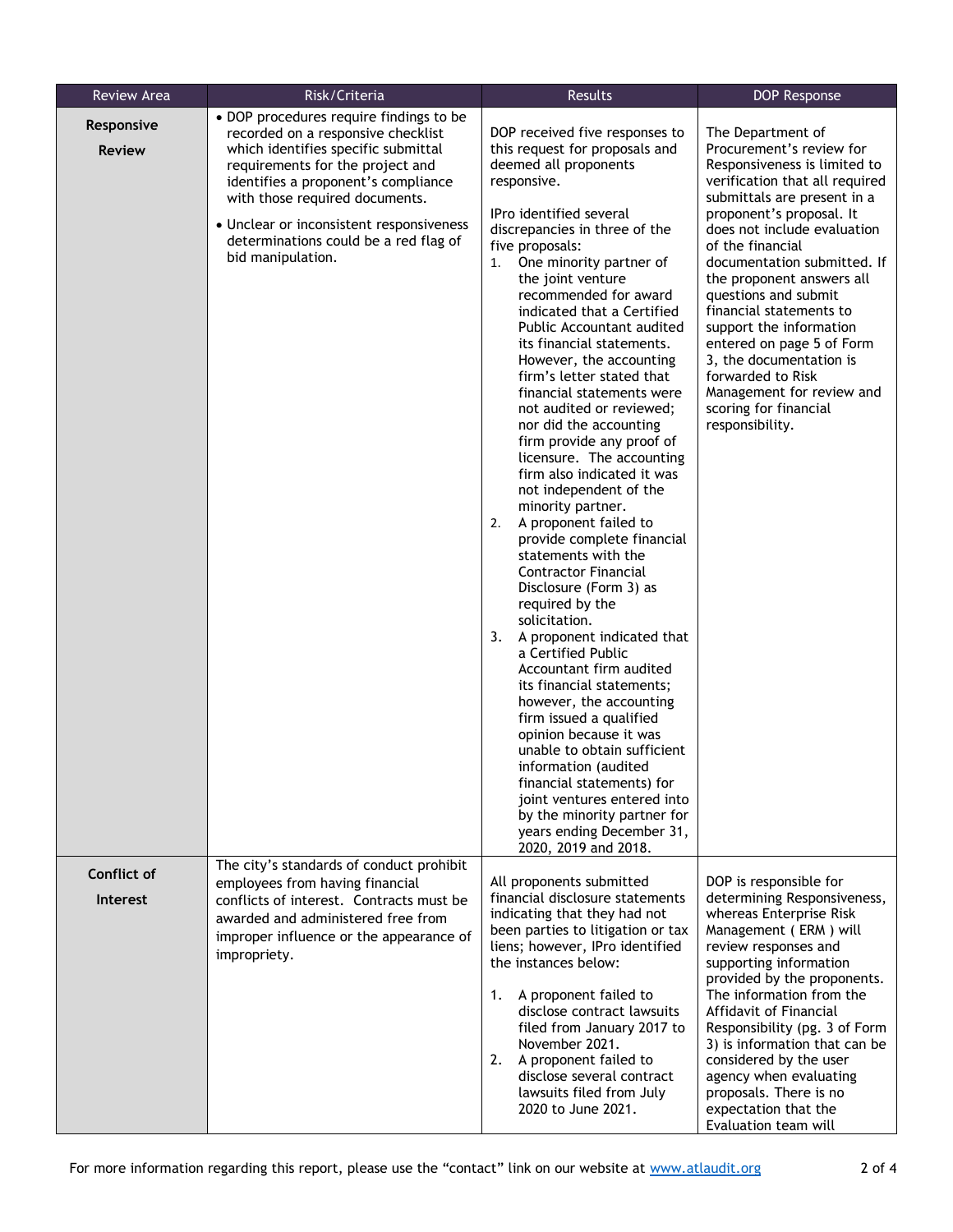| <b>Review Area</b>  | Risk/Criteria                                                                                                                                                                                                                                                                                                                                                                             | <b>Results</b>                                                                                                                                                                                                                                                                                                                                                                                                                                                                                                                                                                                                                                                                                                              | DOP Response                                                                                                                                                                                                                                                                                                                                                                                                                                                                                                                                                                                                                                                                                                                                                                                            |
|---------------------|-------------------------------------------------------------------------------------------------------------------------------------------------------------------------------------------------------------------------------------------------------------------------------------------------------------------------------------------------------------------------------------------|-----------------------------------------------------------------------------------------------------------------------------------------------------------------------------------------------------------------------------------------------------------------------------------------------------------------------------------------------------------------------------------------------------------------------------------------------------------------------------------------------------------------------------------------------------------------------------------------------------------------------------------------------------------------------------------------------------------------------------|---------------------------------------------------------------------------------------------------------------------------------------------------------------------------------------------------------------------------------------------------------------------------------------------------------------------------------------------------------------------------------------------------------------------------------------------------------------------------------------------------------------------------------------------------------------------------------------------------------------------------------------------------------------------------------------------------------------------------------------------------------------------------------------------------------|
|                     |                                                                                                                                                                                                                                                                                                                                                                                           | A proponent failed to<br>3.<br>disclose a construction<br>lawsuit filed in March 2021<br>and contract lawsuits filed<br>from January to December<br>2019.<br>4. A proponent failed to<br>disclose contract lawsuits<br>filed from July 2018 to<br>August 2021.<br>5.<br>A proponent failed to<br>disclose a state tax lien<br>filed in August 2019.                                                                                                                                                                                                                                                                                                                                                                         | independently verify the<br>lawsuit status information as<br>the City of Atlanta does not<br>equip its Evaluators with the<br>applications necessary to do<br>SO.                                                                                                                                                                                                                                                                                                                                                                                                                                                                                                                                                                                                                                       |
| <b>Evaluation</b>   | • DOP procedures require procurement<br>staff to compile the evaluation scores,<br>including those from risk management<br>and contract compliance.<br>• Public procurement practice states<br>that any arithmetical errors should be<br>corrected, and scores should be<br>recorded in grids/matrices (NIGP).                                                                            | No findings identified                                                                                                                                                                                                                                                                                                                                                                                                                                                                                                                                                                                                                                                                                                      | No response required                                                                                                                                                                                                                                                                                                                                                                                                                                                                                                                                                                                                                                                                                                                                                                                    |
| <b>Cancellation</b> | • The Government Accountability Office<br>states that the use of standard<br>language such as "in the best interest<br>of the city" without a specific<br>justification for cancellation could be<br>a fraud indicator.<br>• Transparency International states that<br>effective record-keeping of decisions<br>and reasons for cancellation promotes<br>accountability and transparency. | No findings identified                                                                                                                                                                                                                                                                                                                                                                                                                                                                                                                                                                                                                                                                                                      | N/A                                                                                                                                                                                                                                                                                                                                                                                                                                                                                                                                                                                                                                                                                                                                                                                                     |
| Award               | A contract file should include all project<br>items, to confirm that each phase of the<br>procurement was facilitated<br>appropriately and audit-ready (DOP SOP<br>Sec. 3.18)                                                                                                                                                                                                             | IPro found two instances of<br>correspondence and private<br>meetings between the user<br>agency's project manager and<br>a responsive proponent during<br>the blackout period:<br>1. A majority partner of a<br>joint venture requested a<br>one-on-one meeting with<br>the user agency's project<br>manager assigned to this<br>solicitation. Follow-up<br>correspondence show this<br>meeting occurred.<br>The project manager also<br>2.<br>met with a minority<br>partner of this joint<br>venture.<br>Although it appears<br>unauthorized blackout period<br>communications occurred<br>between a project team<br>member and a proponent, the<br>user agency did not<br>recommend the joint venture<br>for the award. | DOP was not made aware of<br>this, but once we were<br>made aware of the issue we<br>investigated. After<br>investigation, we discovered<br>that JE Dunn requested a<br>meeting with a project<br>manager before the<br>Solicitation was advertised.<br>The parties met at a<br>prescheduled Diversity<br>Outreach event and the<br>project management team<br>informed proponent that<br>they could not speak about<br>Concourse D Widening<br>project. DOP provides<br>training and advice during a<br>solicitation regarding the<br>blackout period. The<br>blackout period prohibits<br>the user agency team and<br>proponents from engaging in<br>conversations about the<br>specific pending solicitation.<br>In this instance, all of the<br>proponents were actively<br>engaged vendors working |